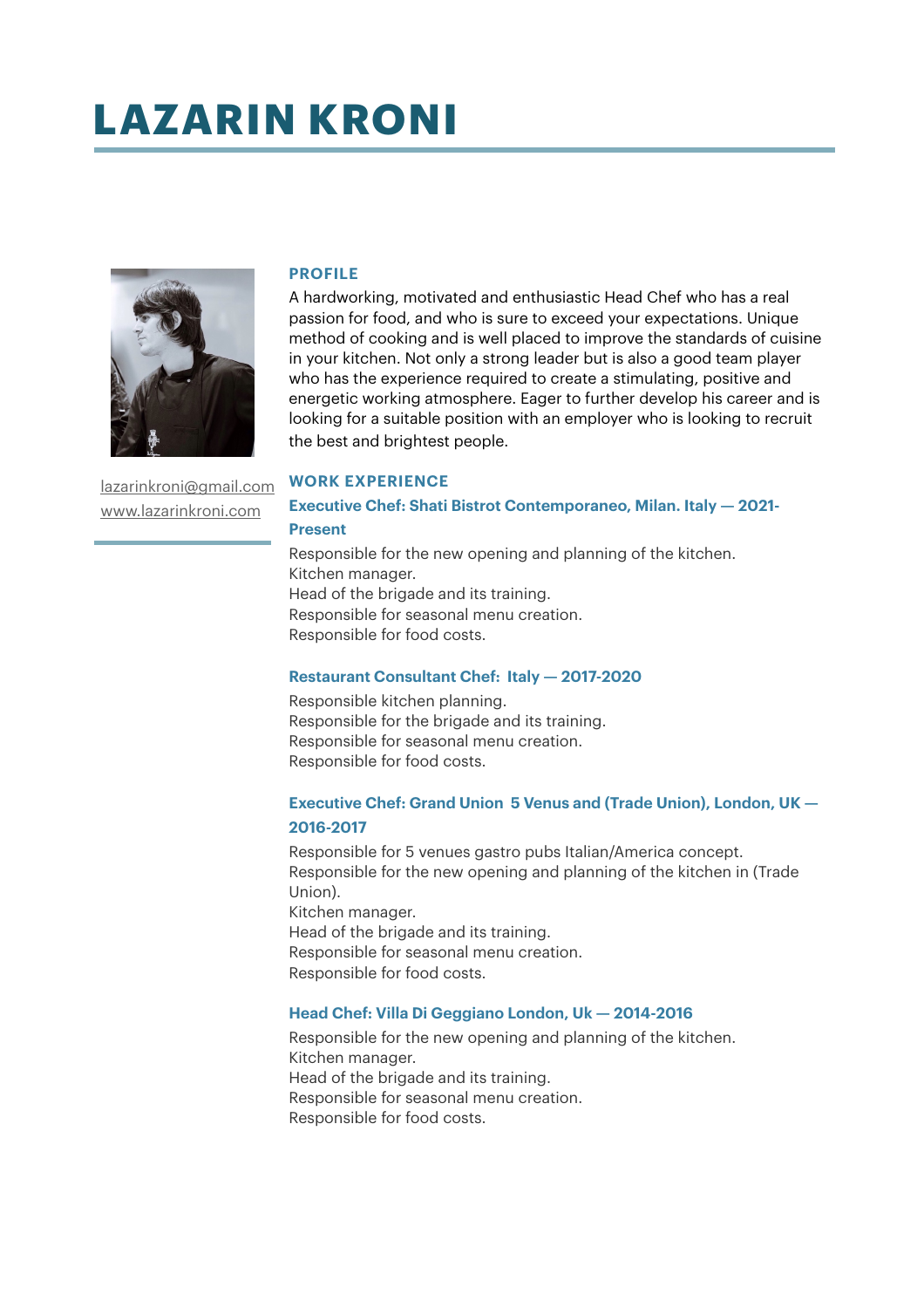#### **Sous Chef: Gradisca New York, US — 2013-2014**

In charge of the kitchen as a second. Head of the brigade and part of its training. Contribution to the seasonal creation of menus. Responsible for daily orders and control of product deliveries.

## **Sous Chef: Osteria Dell'arancio, UK — 2010-2013**

In charge of the kitchen as a second. Head of the brigade and part of its training. Contribution to the seasonal creation of menus. Responsible for daily orders and control of product deliveries.

## **Sous Chef: Baretto London, UK — 2008-2010**

In charge of the kitchen as a second. Head of the brigade and part of its training. Contribution to the seasonal creation of menus. Responsible for daily orders and control of product deliveries.

#### **Chef De Parti: Cipriani London, UK — 2007-2008**

Responsible for the grill section

## **SKILLS**

Hiring and managing individuals on the kitchen and floor staff team. Creative menu planning using seasonal ingredients, agreeing and managing budgets. Ensuring compliance with licensing, hygiene and health and safety legislation/guidelines. Promoting and marketing the business. Overseeing stock levels. Producing staff rotas. Handling customer enquiries and complaints. Problem solving. Preparing and presenting staffing/sales reports. Keeping statistical and financial records. Assessing and improving profitability. Setting targets. Handling administration and paperwork. Liaising with customers, employees, suppliers, licensing authorities, sales representatives etc. Making improvements to the running of the business and developing the restaurant. Dealing with our suppliers on a daily basis, keeping up with latest available products.